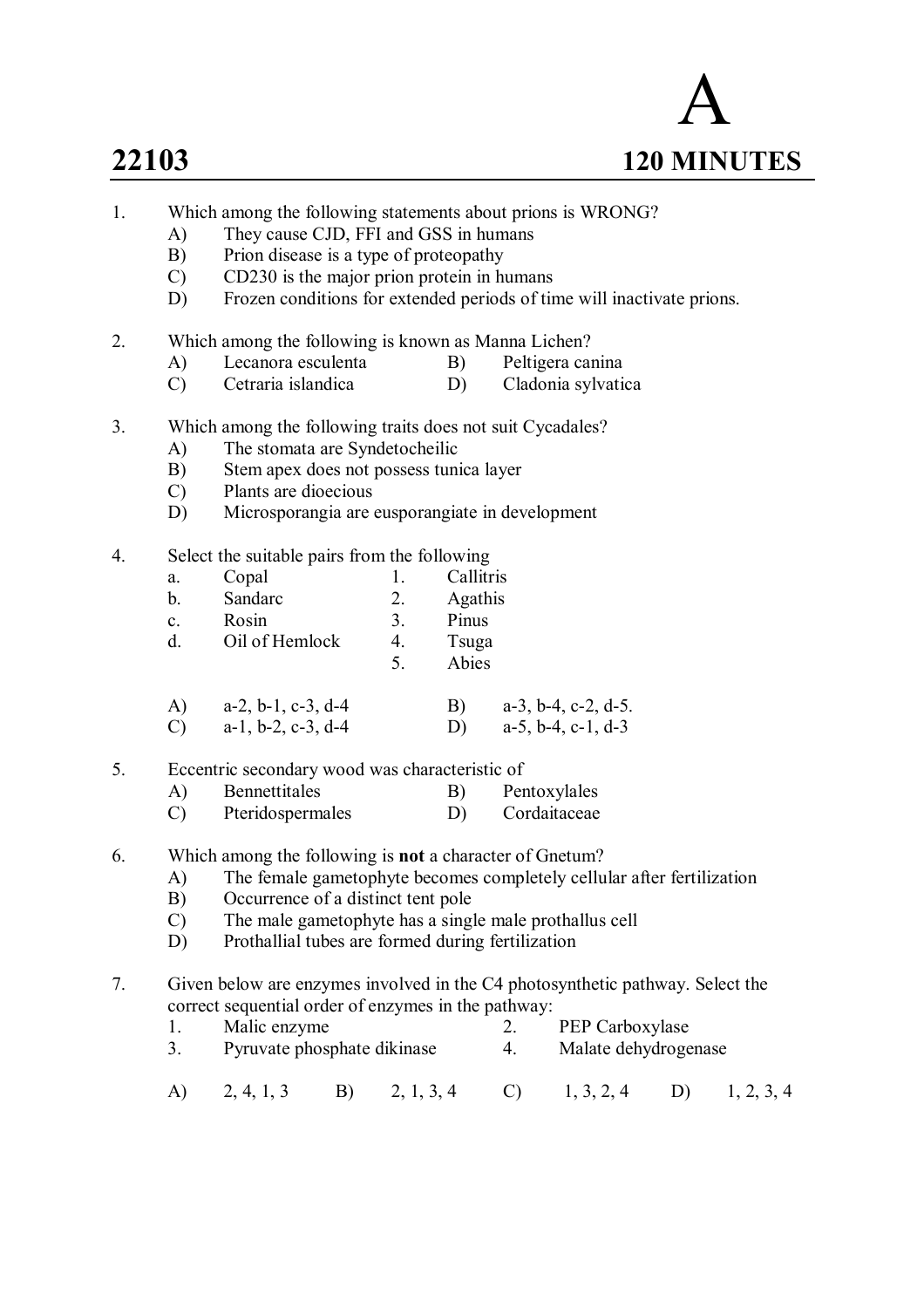- 8. Analyze the following data
	- 1. Any specimen cited in the protologue other than the holotype
	- 2. Any specimen cited by the author when there is no holotype
	- 3. A specimen or illustration designated from the original material as the nomenclatural type when no holotype was indicated at the time of publication
	- 4. A specimen or illustration selected to serve as an interpretative type when all original material associated with a validly published name is demonstrably ambiguous or cannot be critically identified for purposes of the precise application of the name to a taxon

Considering the above statements a lectotype refers to:

- A) 1 only B)  $3 & 4$  only C)  $1 & 2$  only D) 3 only
- 9. DELTA system is an integrated set of programmes which is a flexible and powerful method for recording taxonomic descriptions for computer processing was developed in:
	- A) Australia B) Japan C) USA D) Mexico
- 10. The oldest botanical garden in the world:
	- A) Palermo Botanic Garden of Italy
	- B) Leiden Botanic Garden of Netherlands
	- C) Padua Botanic Garden of Italy
	- D) Royal Botanic Garden of Scotland
- 11. The term ecotype was first proposed by:
	- A) Turesson B) Odum C) Wagner D) Clement

12. Select the correct match from the following (Common name – binomial- family)

- A) Jute- Corchorus capsularis- Malvaceae
- B) Opium- Papaver somniferum- Piperaceae
- C) Green gram- Vigna unguiculata- Fabaceae
- D) Annatto- Bixa Orellana- Bixaceae
- 13. In eusporangiate ferns, the sporangial initials are superficial in position and periclinal divisions of these cells result in outer wall cells and inner primary sporogenous cells. Select the fern from the following which is not eusporangiate A) Psilotum B) Selaginella C) Isoetes D) Salvinia
- 14. An ovular structure that directs the growth of the pollen tube towards the micropyle is termed as:
	- A) Endostome B) Exostome C) Endothelium D) Obturator
- 15. An example for a tetra sporic embryosac : A) Allium Type B) Drusa Type C) Polygonum Type D) Oenothera Type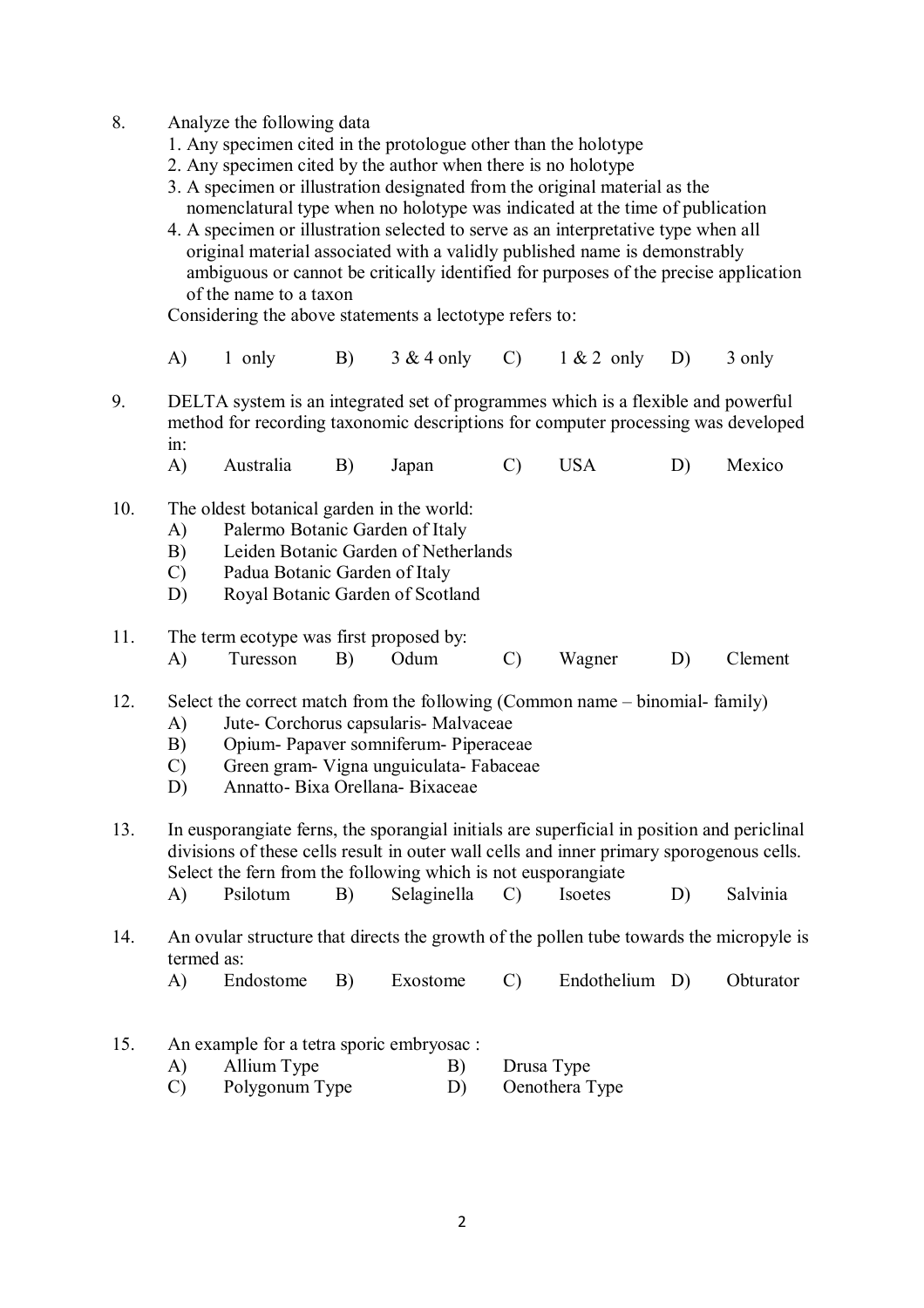- 16. The diploid chromosome number of a plant species is 28. The chromosome numbers in various cells of that species is given below. Select the **wrong** one:
	- A) Nucellus = 28, Integument = 28, Funicle = 28, Micropyle =  $28$
	- B) Antipodals = 14, Synergids = 14, inetguments = 28, Nucellus =  $28$
	- C) Endosperm =  $84$ , Egg = 14, Synergid = 14, Nucellus = 14
	- D) Egg =14, Nucellus = 28, Antipodals = 14, Synergid = 14
- 17. Which among the following statement/s represent/s Diplospory?
	- 1. A nucellar cell becomes activated and develops into an embryosac
	- 2. Embryosac is formed from a megaspore mother cell without meiosis
	- 3. Embryo developing from an unfertilized egg
	- A)  $1 \& 2 \text{ only}$  B)  $2 \& 3 \text{ only}$  C)  $2 \text{ only}$  D)  $1 \text{ only}$
- 18. The phytohormone that induces stomatal closure in plants is<br>A) IAA B) ABA C) GA A) IAA B) ABA C) GA D) IBA

19. Electron Transport System in mitochondrion consists of four multiprotein complexes localized in the inner mitochondrial membrane. Consider the reaction mentioned below and mention to which complex it belongs to  $Succinate + UQ$  Fumarate + UQH2

A) Complex I B) Complex II C) Complex III D) Complex IV

#### 20. A plant response which is **not** influenced by blue light:

- A) Inhibition of stem elongation
- B) Stimulating stomatal opening
- C) Stimulating asymmetric growth and bending
- D) Inhibits proton pump at the guard cell plasma membrane
- 21. Cadastral genes are a class of genes involved in
	- A) Fruit maturation B) Floral development
	- C) Root initiation D) Pollen-Pistil interaction

#### 22. Bowen ratio is related to:

- A) Solute translocation in sieve elements
- B) Growth of stem apex
- C) Regulation of leaf temperature
- D) Movement of phytohormones

23. Select the correct statemen/st connected with the features for Lamiaceae

- 1. Plants aromatic, Leaves exstipulate, Flowers zygomorphic, Fruits carcerulus
- 2. Plants aromatic, Leaves stipulate, Stamens didynamous, Fruits utricle
- 3. Stem angled, leaves stipulate, flowers actinomorphic, Flowers epigynous
- 4. Stem not angled, Leaves exstipulate, Flowers perigynous, Style gynobasic
- A) 1 only B) 2 only C) 3 only D) 4 only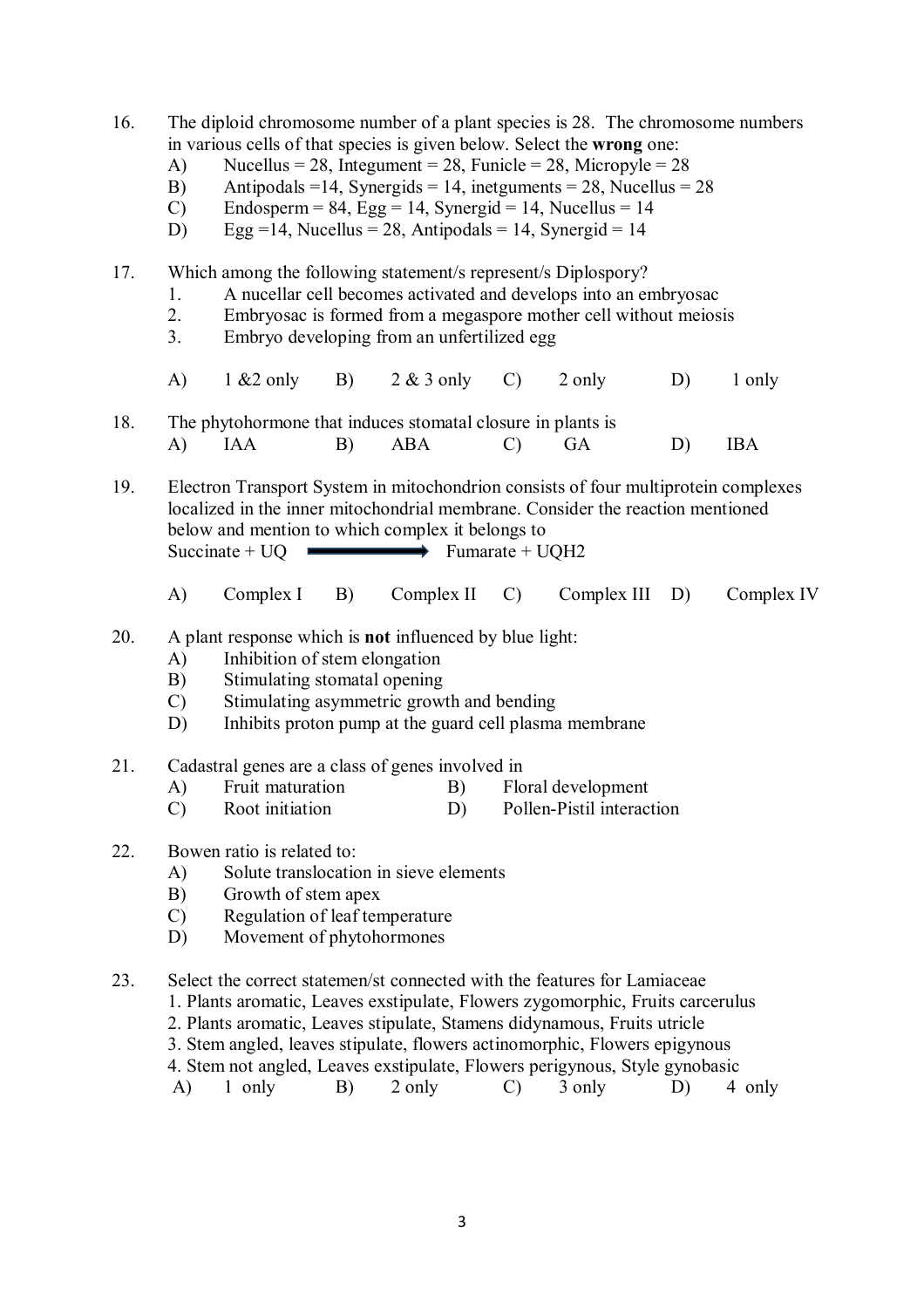- 24. Select the correct pair from the following:
	- 1. Abzymes........... Monoclonal antibody with catalytic activity<br>2. Ribozymes Catalytic RNA
	- 2. Ribozymes……Catalytic RNA
	- 3. Allosteric enzymes…..Biocatalysts do not exhibiting typical Michaelis-Menten Kinetic behaviour
	- 4. Isoenzymes…….Enzymes differing in amino acid sequence yet catalyzing the same reaction

| A) | $1,2,3 \& 4$    | B) | $1,2 \& 3$ only |
|----|-----------------|----|-----------------|
| C) | $1,2 \& 4$ only | D) | $1 & 4$ only    |

#### 25. Which among the following statements is not true regarding Cherenkov radiation? 1. Cherenkov radiation is faster than light

- 2. Cherenkov radiation is mostly in the UV spectrum
- 3. Cherenkov radiation can be dangerous
- 4. Cherenkov radiation is always red

|     | $\mathbf{A}$  | 4 only                                                        | B) | 1 only  | $\mathcal{C}$ | $1 & 4$ only                                                                                                                                                                                                                                     | D) | $1 \& 3$ only |
|-----|---------------|---------------------------------------------------------------|----|---------|---------------|--------------------------------------------------------------------------------------------------------------------------------------------------------------------------------------------------------------------------------------------------|----|---------------|
| 26. | A)            | Which among the following is a derived amino acid?<br>Alanine | B) | Valine  | $\mathcal{C}$ | Glycine                                                                                                                                                                                                                                          | D) | Cystine       |
|     |               |                                                               |    |         |               |                                                                                                                                                                                                                                                  |    |               |
| 27. | A)            | HnRNAs                                                        | B) | si RNAs | $\mathcal{C}$ | RNAs capable of silencing the expression from their own genes are called<br>guide RNA                                                                                                                                                            | D) | sn RNA        |
| 28. |               | The number of structural genes in Tryptophan Operon is        |    |         |               |                                                                                                                                                                                                                                                  |    |               |
|     | A)            | 5                                                             | B) | 4       | C)            | 3                                                                                                                                                                                                                                                | D) | 6             |
| 29. | A)            | <b>ADP</b>                                                    | B) | AMP     | $\mathcal{C}$ | PRPP is the key molecule in the de novo synthesis of purine and pyrimidine<br>nucleotides and its synthesis is catalyzed by PRPP synthetase. Which among the<br>following functions as a competitive inhibitor of PRPP synthetase?<br><b>NAD</b> | D) | <b>FAD</b>    |
|     |               |                                                               |    |         |               |                                                                                                                                                                                                                                                  |    |               |
| 30. | A)            | RNA Polymerase I                                              |    |         | B)            | In eukaryotes, synthesis of mRNA in the nucleus is carried out by:<br>RNA Polymerase II                                                                                                                                                          |    |               |
|     | $\mathcal{C}$ | RNA Polymerase III                                            |    |         | D)            | RNA Polymerase II and III                                                                                                                                                                                                                        |    |               |
| 31. |               | adjacent to the original segment, it is termed as             |    |         |               | Considering chromosome duplications, when the duplicated region is immediately                                                                                                                                                                   |    |               |
|     | A)            | Reverse duplication                                           |    | B)      |               | Tandem duplication                                                                                                                                                                                                                               |    |               |
|     | $\mathcal{C}$ | Displaced duplication                                         |    | D)      |               | Simple duplication                                                                                                                                                                                                                               |    |               |
| າາ  |               |                                                               |    |         |               | Consider a shromosome evisingly having the segments ADC DEECH                                                                                                                                                                                    |    |               |

# 32. Consider a chromosome originally having the segments ABC.DEFGH Which among the following represents pericentric inversion in this segment?

- A) AGD.BCFEH B) ABC.DGFEH
- C) ABC.HGFED D) ABC. HGFED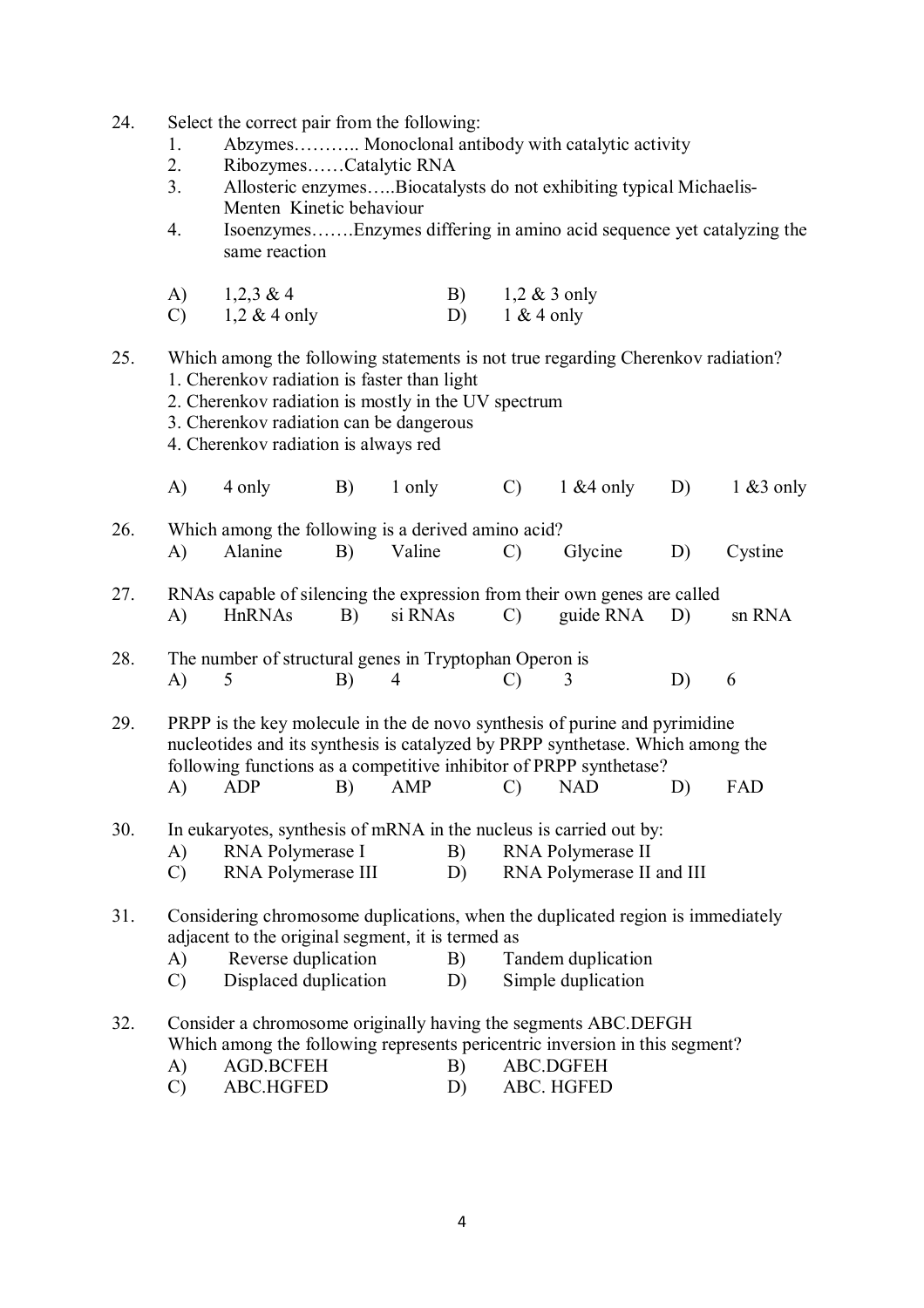| 33. | The term Lamp Brush Chromosomes (LBC) was introduced in biological<br>nomenclature by: |                                                                                                                                                                                                                                                                                |    |              |                  |                                             |    |              |
|-----|----------------------------------------------------------------------------------------|--------------------------------------------------------------------------------------------------------------------------------------------------------------------------------------------------------------------------------------------------------------------------------|----|--------------|------------------|---------------------------------------------|----|--------------|
|     | $\mathbf{A}$                                                                           | Ruckert                                                                                                                                                                                                                                                                        | B) | Flemming     | $\mathcal{C}$    | Balbiani                                    | D) | Walker       |
| 34. |                                                                                        | Phagocyte mediated defense against infections, especially with intracellular microbes<br>is stimulated by:                                                                                                                                                                     |    |              |                  |                                             |    |              |
|     | A)                                                                                     | $T_H1$ cells                                                                                                                                                                                                                                                                   | B) | $T_H2$ cells | $\mathcal{C}$    | <b>TILs</b>                                 | D) | <b>TSTA</b>  |
| 35. | A)                                                                                     | Polycistronic RNA is common in:<br>Fungi                                                                                                                                                                                                                                       | B) | Plant cells  | $\mathcal{C}$    | Bacteria                                    | D) | Green Algae  |
| 36. | $\mathbf{A}$                                                                           | Energy for tRNA charging is provided by:<br>ATP                                                                                                                                                                                                                                | B) | <b>GTP</b>   | $\mathcal{C}$    | <b>GDP</b>                                  | D) | <b>ADP</b>   |
| 37. | A)<br>B)<br>$\mathcal{C}$<br>D)                                                        | Select the wrong match from the following<br>Gene desert------ Devoid of protein coding genes<br>Multigene Family----repeated evolution of an ancestral gene<br>Protein Domains- ------Self-stabilizing showing independent folding<br>Haplotype-----Haploid set of chromosome |    |              |                  |                                             |    |              |
| 38. | A)<br>$\mathcal{C}$                                                                    | A disease which is <b>not</b> caused by a fungus:<br>Leaf spot of mango<br>Coffee rust                                                                                                                                                                                         |    | B)<br>D)     |                  | Powdery mildew of rubber<br>Red rust of tea |    |              |
| 39. | A)<br>$\mathcal{C}$                                                                    | Quick wilt of pepper is caused by species of:<br>Oidium<br>Phytophthora                                                                                                                                                                                                        |    | B)<br>D)     | Ustilago         | Pestalotiopsis                              |    |              |
| 40. | 1.                                                                                     | Biosurfactants have advantages over chemical surfactants. Given below are few<br>properties. Choose those which are applicable to biosurfactants<br>Lower toxicity                                                                                                             |    | 2.           |                  | Effectice at extreme temperature and pH     |    |              |
|     | 3.                                                                                     | Biocompatibility                                                                                                                                                                                                                                                               |    | 4.           | Biodegradability |                                             |    |              |
|     | A)                                                                                     | $1, 2 \& 4$ only B) $1, 2, 3 \& 4$                                                                                                                                                                                                                                             |    |              | $\mathcal{C}$ )  | $1 \& 3$ only                               | D) | $2 & 4$ only |
| 41. | A)                                                                                     | Kieselghur of commerce is obtained from:<br>Sargassum                                                                                                                                                                                                                          | B) | Laminaria    | $\mathcal{C}$    | Diatoms                                     | D) | Fucus        |
| 42. | A)                                                                                     | Syngenecious androecium is the characteristic feature of:<br>Polygalaceae B)                                                                                                                                                                                                   |    | Malvaceae    | $\mathcal{C}$    | Asteraceae                                  | D) | Rubiaceae    |
| 43. | A)                                                                                     | Pycnoxylic wood is seen in:<br>Pinus                                                                                                                                                                                                                                           | B) | Cycas        | $\mathcal{C}$    | Zamia                                       | D) | Macrozamia   |
| 44. | A)<br>C)                                                                               | PAS staining method is used to detect:<br>Lipids<br>Carbohydrates                                                                                                                                                                                                              |    | B)<br>D)     | Proteins         | Amino acids                                 |    |              |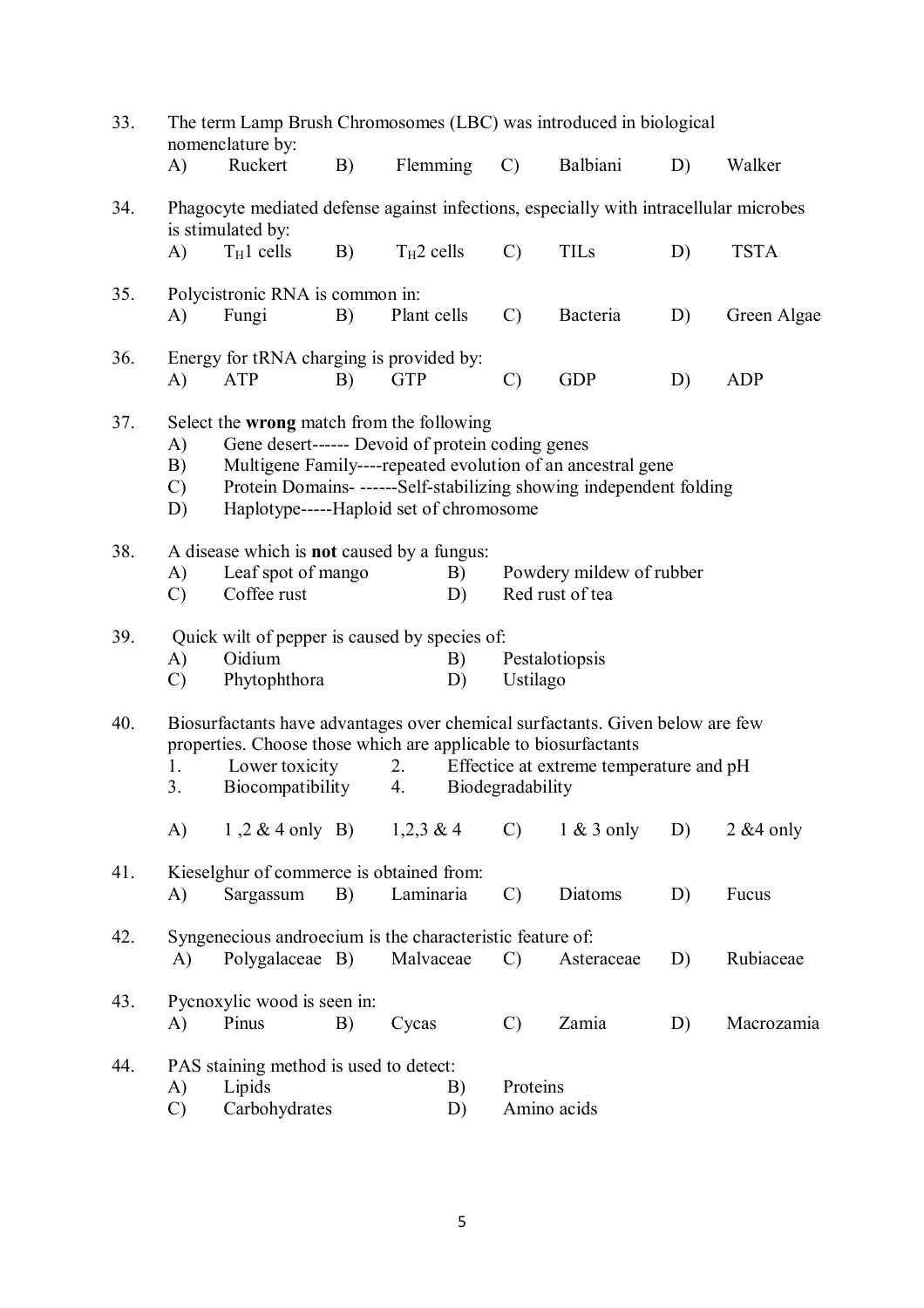| 45. | A)<br>B)<br>$\mathcal{C}$<br>D)   | Warburg effect is defined as:<br>The greater absorption in the blue spectrum<br>Lesser absorption in the green spectrum<br>Inhibitory effect of $O_2$ in Photosynthesis<br>Masking of chlorophylls by Carotenoids   |          |               |                                              |    |            |
|-----|-----------------------------------|---------------------------------------------------------------------------------------------------------------------------------------------------------------------------------------------------------------------|----------|---------------|----------------------------------------------|----|------------|
| 46. | A)                                | Richmond-Lang effect is related to:<br><b>CK</b><br>B)<br>GA                                                                                                                                                        |          | $\mathcal{C}$ | <b>IAA</b>                                   | D) | <b>ABA</b> |
| 47. | A)<br>B)<br>$\mathcal{C}$<br>D)   | Select the Elton pyramid which can never be in the pattern in any ecosystem inverted:<br>Pyramid of energy<br>Pyramid of number in a pond ecosystem<br>Pyramid of biomass in sea<br>Pyramid of number in grass land |          |               |                                              |    |            |
| 48. | A)<br>$\mathcal{C}$               | Tyloses are associated with:<br>Vessels of secondary xylem B)<br>Sieve tubes                                                                                                                                        | D)       | Cork cells    | Parenchyma of Secondary phloem               |    |            |
| 49. | A)                                | Amphivasal secondary vascular bundles are found in:<br>Bignonia<br>Draceana<br>Boerhavia<br>Centella<br>B)<br>$\mathcal{C}$<br>D)                                                                                   |          |               |                                              |    |            |
| 50. | A)<br>$\mathcal{C}$               | A cell organelle common to both eukaryotes and prokaryotes is<br>Ribosome<br>Smooth ER                                                                                                                              | B)<br>D) | Centriole     | Golgi apparatus                              |    |            |
| 51. | A)<br>$\mathcal{C}$               | Which among the following does not find use as a chemical mutagen?<br>Dichloroacetone<br>Ethylcarbamate                                                                                                             | B)<br>D) |               | Ethylene Oxide<br>Isopentenyl Pyro phosphate |    |            |
| 52. | A)<br>$\mathcal{C}$               | The term heterosis was coined by:<br>Gregor Johann Mendel<br>Kolreuter                                                                                                                                              | B)<br>D) |               | George H Shull<br>Camerarius                 |    |            |
| 53. | countries?<br>A)<br>$\mathcal{C}$ | Which of the following is associated with nutrition of the poor in developing<br>Biomagnification<br>Biofortification                                                                                               | B)<br>D) |               | Bioremediation<br>Biotransformation          |    |            |
| 54. | termed as:<br>A)<br>$\mathcal{C}$ | The distribution patterns around the high latitudes of the southern hemisphere is<br>Circumaustral<br>Pantropic                                                                                                     | B)<br>D) |               | Circumpolar<br>Cosmopolitan                  |    |            |
| 55. | A)<br>$\mathcal{C}$               | Select the primary pollutant from the following<br><b>PAN</b><br>Ground level Ozone                                                                                                                                 | B)<br>D) | Acid rain     | Carbon monoxide                              |    |            |

6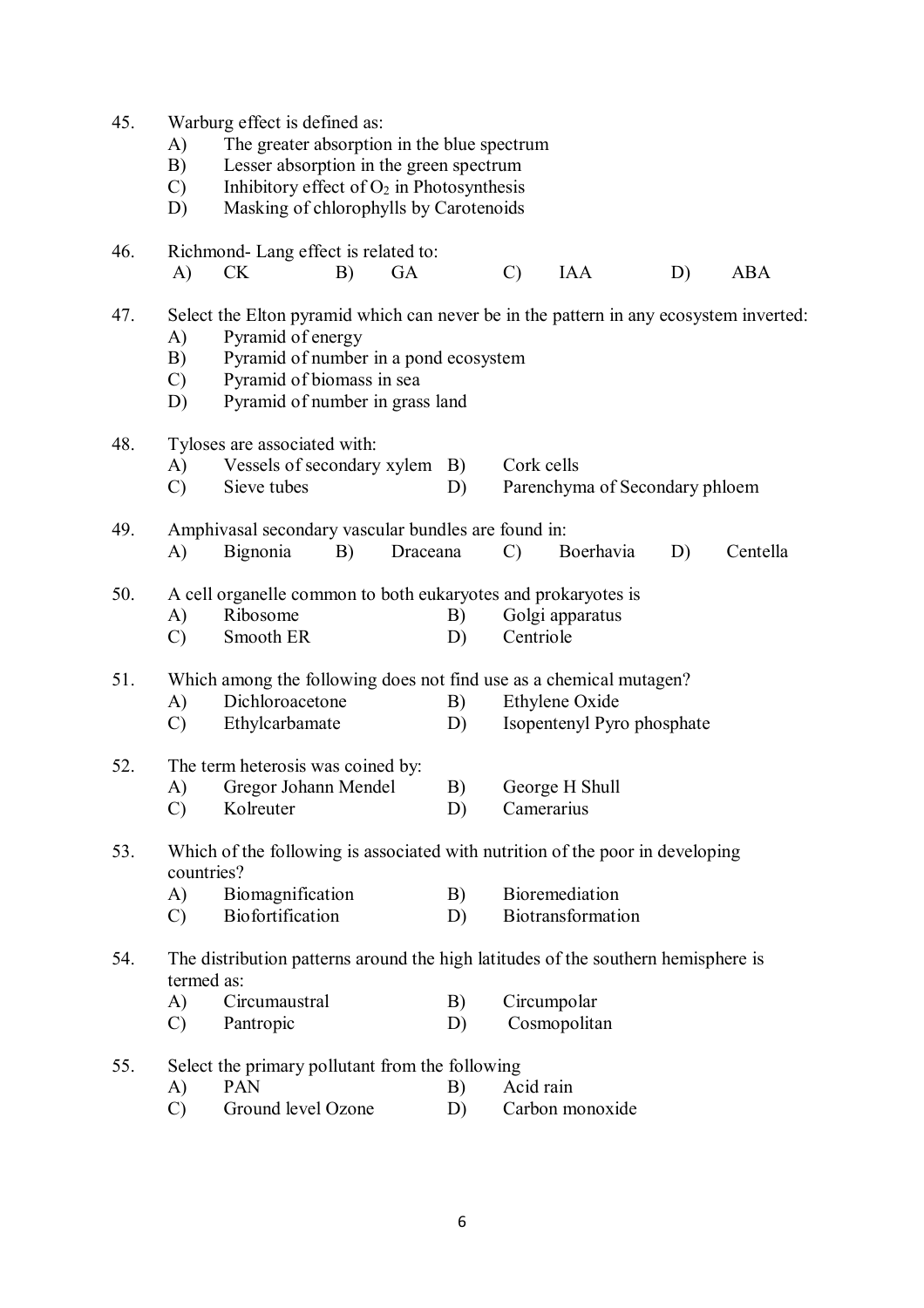| 56. |               | Kelps belong to:                              |     |         |               |                |                                                                                        |     |           |
|-----|---------------|-----------------------------------------------|-----|---------|---------------|----------------|----------------------------------------------------------------------------------------|-----|-----------|
|     | A)            | Phaeophyceae                                  |     |         | B)            |                | Rhodophyceae                                                                           |     |           |
|     | $\mathcal{C}$ | Chlorophyceae                                 |     |         | D)            |                | Bacillariophyceae                                                                      |     |           |
|     |               |                                               |     |         |               |                |                                                                                        |     |           |
| 57. | A)            | The inflorescence in Caesalpinia is:<br>Umbel | B)  | Corymb  |               | $\mathcal{C}$  | Verticillaster D)                                                                      |     | Thyrsus   |
|     |               |                                               |     |         |               |                |                                                                                        |     |           |
| 58. |               | Ovary is inferior in:                         |     |         |               |                |                                                                                        |     |           |
|     | A)            | Solanum                                       | B)  | Pisum   |               | $\mathcal{C}$  | Helianthus                                                                             | D)  | Mangifera |
|     |               |                                               |     |         |               |                |                                                                                        |     |           |
| 59. |               |                                               |     |         |               |                | The range of variable such as weight in first quartile $Q1$ and third quartile $Q3$ is |     |           |
|     |               |                                               |     |         |               |                | assumed as 215.65 and 226.31 gm respectively for an ungrouped data. What will be       |     |           |
|     |               | the Quartile deviation?                       |     |         |               |                |                                                                                        |     |           |
|     | A)            | 4.65                                          | B)  | 5.33    |               | $\mathcal{C}$  | 8.44                                                                                   | D)  | 2.66      |
| 60. |               |                                               |     |         |               |                | A cross is made between White Leghorns (IICC) and White Wyandottes (iicc). When        |     |           |
|     |               |                                               |     |         |               |                | the F1 Whites (IiCc) were bred together, white and colored chicks appeared. The        |     |           |
|     |               | F2ratio will be:                              |     |         |               |                |                                                                                        |     |           |
|     | A) $3:1$      | B)                                            | 4:1 |         | $\mathcal{C}$ | 13:3           | D)                                                                                     | 9:7 |           |
|     |               |                                               |     |         |               |                |                                                                                        |     |           |
| 61. |               |                                               |     |         |               |                | When more than one gene can have multiple effects on the phenotype, the                |     |           |
|     | A)            | phenomenon is called:<br>Multiple allelism    |     |         | B)            | Epistasis      |                                                                                        |     |           |
|     | $\mathcal{C}$ | Codominance                                   |     |         | D)            | Pleiotropism   |                                                                                        |     |           |
|     |               |                                               |     |         |               |                |                                                                                        |     |           |
| 62. |               | Colchicine specifically blocks:               |     |         |               |                |                                                                                        |     |           |
|     | A)            | DNA synthesis                                 |     |         | B)            |                | Anaphasic movement                                                                     |     |           |
|     | $\mathcal{C}$ | Chromosome condensation                       |     |         | D)            |                | Formation of cell plate                                                                |     |           |
|     |               |                                               |     |         |               |                |                                                                                        |     |           |
| 63. | A)            | The endosperm in Gymnosperms is:<br>Haploid   | B)  | Diploid |               | $\mathcal{C}$  | Triploid                                                                               | D)  | Hexaploid |
|     |               |                                               |     |         |               |                |                                                                                        |     |           |
| 64. |               |                                               |     |         |               |                | The GS-GOGAT pathway is energetically more costly than GDH pathway. The                |     |           |
|     |               | number of ATPs consumed in GS-GOGAT pathway:  |     |         |               |                |                                                                                        |     |           |
|     | A)            |                                               | B)  | 3       |               | $\mathcal{C}$  | - 1                                                                                    | D)  | 6         |
|     |               |                                               |     |         |               |                |                                                                                        |     |           |
| 65. |               |                                               |     |         |               |                | A technique used to detect and measure the physical and chemical characteristics of    |     |           |
|     | A)            | a population of cells:<br>Flow cytometry      |     |         | B)            | <b>HPLC</b>    |                                                                                        |     |           |
|     | $\mathcal{C}$ | <b>HPTLC</b>                                  |     |         | D)            | <b>FPLC</b>    |                                                                                        |     |           |
|     |               |                                               |     |         |               |                |                                                                                        |     |           |
| 66. |               |                                               |     |         |               |                | A, B and Z forms are three forms of DNA. Analyze the following statements and find     |     |           |
|     |               | which are correct regarding Z DNA:            |     |         |               |                |                                                                                        |     |           |
|     |               | 1. Z DNA is left handed                       |     |         |               |                |                                                                                        |     |           |
|     |               | 2. Z DNA can be seen in Humans                |     |         |               |                |                                                                                        |     |           |
|     |               | 3. Z DNA has 10 base pairs per turn           |     |         |               |                |                                                                                        |     |           |
|     | A)            | 1, 2, 8, 3                                    | B)  |         | $1 & 2$ only  | $\mathbf{C}$ ) | $1 & 4$ only                                                                           | D)  | 1 only    |
|     |               |                                               |     |         |               |                |                                                                                        |     |           |

7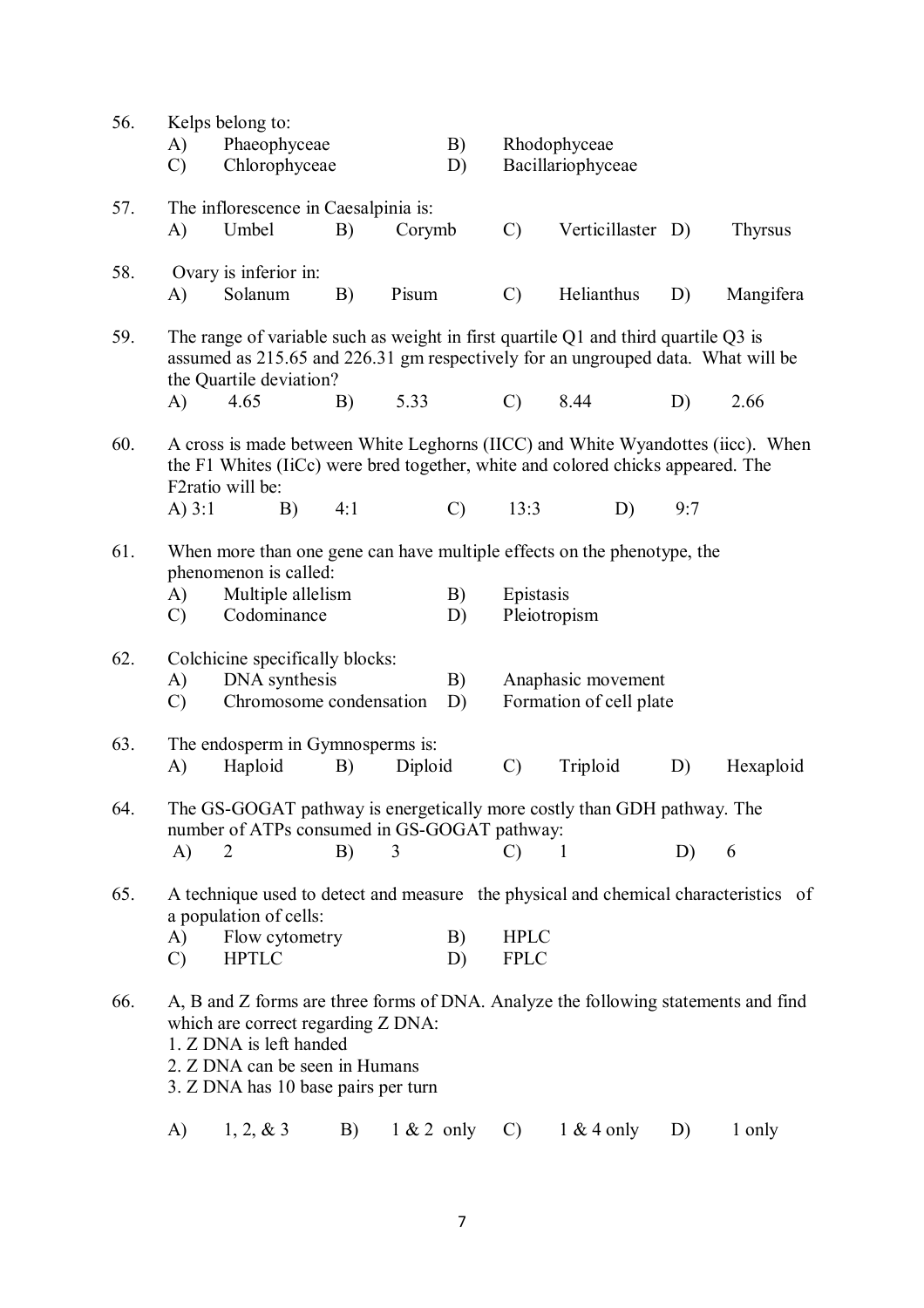| 67. | Assertion (A) : Sympatric speciation is the process of evolution of new species from a<br>surviving ancestral species while both continue to inhabit the same<br>geographical region<br>They evolve in such a way that they could interbreed freely<br>Reason $(R)$ :                                                                                                                                                           |                                                                                                                                                                                                                                                                                                                                                |              |                        |                                                       |    |                 |
|-----|---------------------------------------------------------------------------------------------------------------------------------------------------------------------------------------------------------------------------------------------------------------------------------------------------------------------------------------------------------------------------------------------------------------------------------|------------------------------------------------------------------------------------------------------------------------------------------------------------------------------------------------------------------------------------------------------------------------------------------------------------------------------------------------|--------------|------------------------|-------------------------------------------------------|----|-----------------|
|     |                                                                                                                                                                                                                                                                                                                                                                                                                                 |                                                                                                                                                                                                                                                                                                                                                |              |                        |                                                       |    |                 |
|     | A)<br>$\mathcal{C}$                                                                                                                                                                                                                                                                                                                                                                                                             | Both A and R are correct<br>Only R is correct                                                                                                                                                                                                                                                                                                  | B)<br>D)     |                        | A is correct and R is wrong<br>Both A and R are wrong |    |                 |
| 68. | A)<br>$\mathcal{C}$                                                                                                                                                                                                                                                                                                                                                                                                             | DMSO is commonly used as a:<br>dehydrating agent<br>cryoprotectant                                                                                                                                                                                                                                                                             | B)<br>D)     | pesticide              | vital stain                                           |    |                 |
| 69. |                                                                                                                                                                                                                                                                                                                                                                                                                                 | Following are few statements for FASTA. Select the correct response<br>1. It is used for searching similarities between sequences of DNA and Protein<br>2. Nucleotides or amino acids re represented as single letter codes<br>3. It is better for similarity searching in less similar sequences<br>4. The program follows a heuristic method |              |                        |                                                       |    |                 |
|     | A)                                                                                                                                                                                                                                                                                                                                                                                                                              | $1, 2 \& 3$ only B)                                                                                                                                                                                                                                                                                                                            | $1 & 2$ only | $\mathcal{C}$ )        | $1, 2, 3 \& 4$                                        | D) | 2, $3 & 4$ only |
| 70. | A)<br>$\mathcal{C}$                                                                                                                                                                                                                                                                                                                                                                                                             | The functional elements along the sequence of a genome is identified by<br>Genome annotation<br>Sequence alignment                                                                                                                                                                                                                             | B)<br>D)     |                        | Chromosome mapping<br>DNA Proof reading               |    |                 |
| 71. | A)<br>$\mathcal{C}$                                                                                                                                                                                                                                                                                                                                                                                                             | Chlorophyll a is absent in:<br><b>Volvox</b><br>Gelidium                                                                                                                                                                                                                                                                                       | B)<br>D)     | Fucus                  | Photosynthetic bacteria                               |    |                 |
| 72. |                                                                                                                                                                                                                                                                                                                                                                                                                                 | Select from the following $-$ a reaction that requires two different enzymes like ligase<br>and a thermostable Polymerase:                                                                                                                                                                                                                     |              |                        |                                                       |    |                 |
|     | A)                                                                                                                                                                                                                                                                                                                                                                                                                              | <b>PCR</b><br>B)                                                                                                                                                                                                                                                                                                                               | <b>LCR</b>   | $\mathcal{C}$          | <b>RAPD</b>                                           | D) | <b>SSR</b>      |
| 73. | A)<br>$\mathcal{C}$                                                                                                                                                                                                                                                                                                                                                                                                             | In Kerala, ICAR-NBPGR Regional Station is situated at:<br>Thiruvananthapuram<br>Thrissur                                                                                                                                                                                                                                                       | B)<br>D)     | Kasaragod<br>Kozhikode |                                                       |    |                 |
| 74. | Given below are few statements related to phloem translocation in plants. Select the<br>wrong statement:<br>Apoplastic loading of sucrose into the sieve tubes is an active transport process<br>A)<br>Short distance pathway is always symplastic<br>B)<br>SUT1 and SUT2 are the major sucrose transporters in phloem loading<br>$\mathcal{C}$<br>Species exhibiting symplastic loading exclusively translocates sucrose<br>D) |                                                                                                                                                                                                                                                                                                                                                |              |                        |                                                       |    |                 |
| 75. | A)<br>$\mathcal{C}$                                                                                                                                                                                                                                                                                                                                                                                                             | A mixture of Chromium trioxide, Osmium tetroxide and Glacial Ascetic Acid in<br>distilled water form the ingredients of the fixative<br><b>FAA</b><br>Flemming's Fluid                                                                                                                                                                         | B)<br>D)     | <b>PAS</b>             | Carnoy's Fluid                                        |    |                 |

8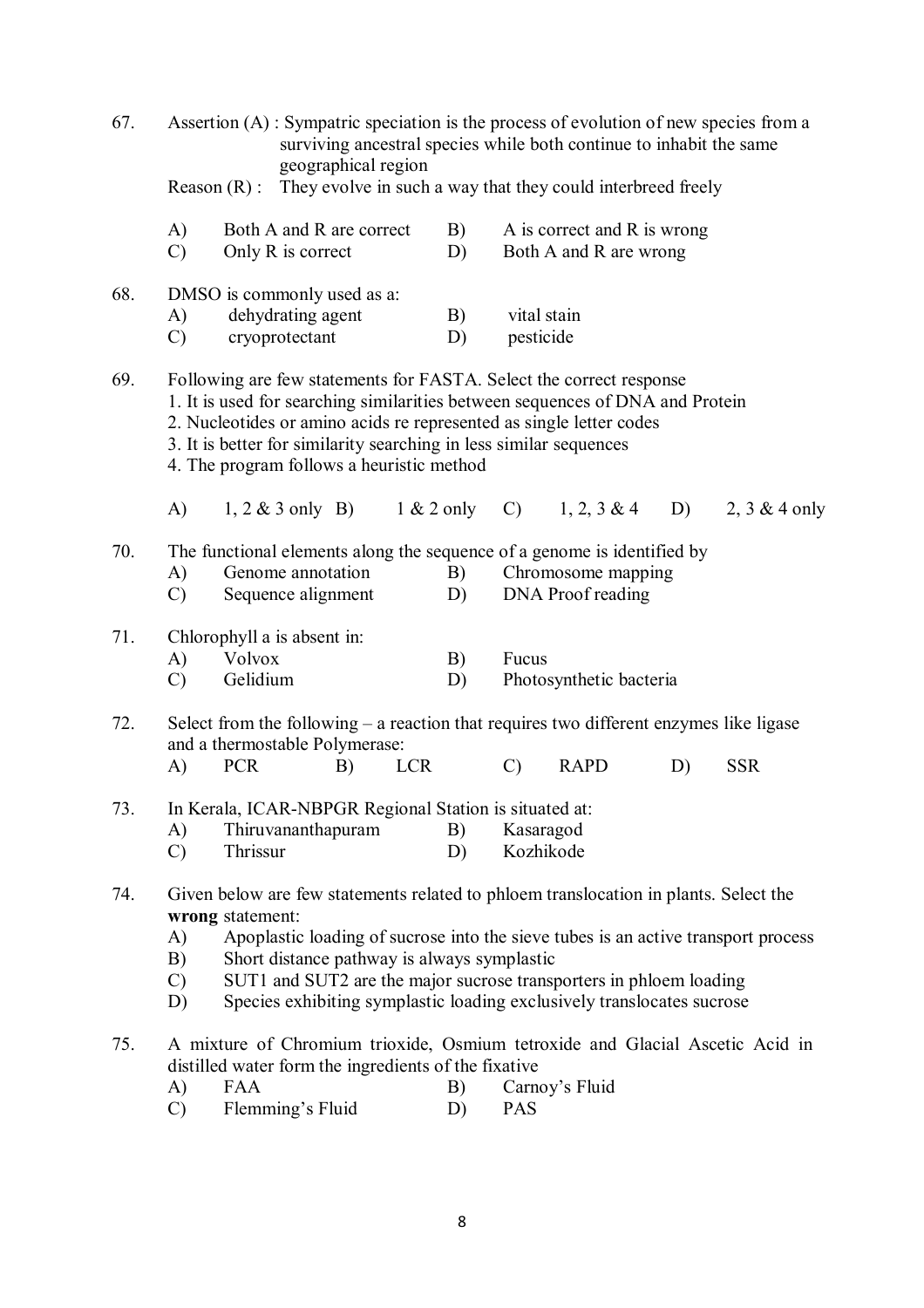- 76. Choose the correct characteristic feature/s of the Severe Acute Respiratory Syndrome Coronavirus - 2 (SARS-CoV-2) from those given below
	- 1. The COVID-19 belongs to genera Betacoronavirus, order Nidovirales
	- 2. Single-stranded RNA associated with a nucleoprotein within a capsid comprised of matrix protein
	- 3. The virus uses ACE2 as the entry receptor-like SARS-CoV
	- 4. The envelope bears club-shaped glycoprotein projections
	- A) 1 only B) 1 & 3 only C) 1,2 & 3 only D) 1, 2, 3 & 4
- 77. Select the mismatch pair from the following
	- A) *Oedogonium aquaticum* haplontic life cycle
	- B) *Cladophora glomerata* diplontic life cycle
	- C) *Ulva lactuca*-heteromorphic diplohaplontic life cycle
	- D) *Polysiphonia fucoides* Diplobiontic life cycle
- 78. Select the statement/s which is/are incorrect
	- 1. Three distinct phases i. e. haplophase, dikaryophase and diplophase occur in the life cycle of *Puccinia*
	- 2. In *Ustilago*, first of all smut spores are produced which germinate to produce basidia and basidiospores
	- 3. Deuteromycetes reproduce by producing a variety of asexual spores such as conidia, chlamydospores, arthrospores, oidia etc.
	- 4. A saucer shaped asexual body composed of a group of small conidiophores bearing conidia arising from a stromatic mass of hyphae is termed pycnidium
	- A)  $1 \text{ only}$  B)  $2 \text{ only}$  C)  $2 \& 3 \text{ only}$  D)  $4 \text{ only}$

79. Select the correctly matched pair/s of fungal disease/s and the causative organism/s

- 1. Loose smut of wheat *Ustilago maydis* 2. Panama disease of banana – *Fusarium oxysporum* 3. Downy mildew of grapevine – *Uncinula nector* 4. Late blight of potato – *Alternaria solani*
- A) 1 &2 only B) 1 only C) 2 & 3 only D) 1, 2, 3, & 4

80. Many enzymes are produced by fungi, which find their application in many industries. Match the enzymes and fungi producing them

|               | a. Cellulase                  |    | 1. Aspergillus oryzae         |
|---------------|-------------------------------|----|-------------------------------|
|               | b. $\alpha$ -Amylase          |    | 2. Trichoderma reesi          |
|               | c. Invertase                  |    | 3. Aspergillus niger          |
|               | d. Lactase                    |    | 4. Saccharomyces cerevisiae   |
| A)            | $a-3$ , $b-1$ , $c-4$ , $d-2$ | B) | $a-2$ , $b-1$ , $c-4$ , $d-3$ |
| $\mathcal{C}$ | $a-2, b-1, c-3, d-4$          | D) | $a-3$ , $b-2$ , $c-4$ , $d-1$ |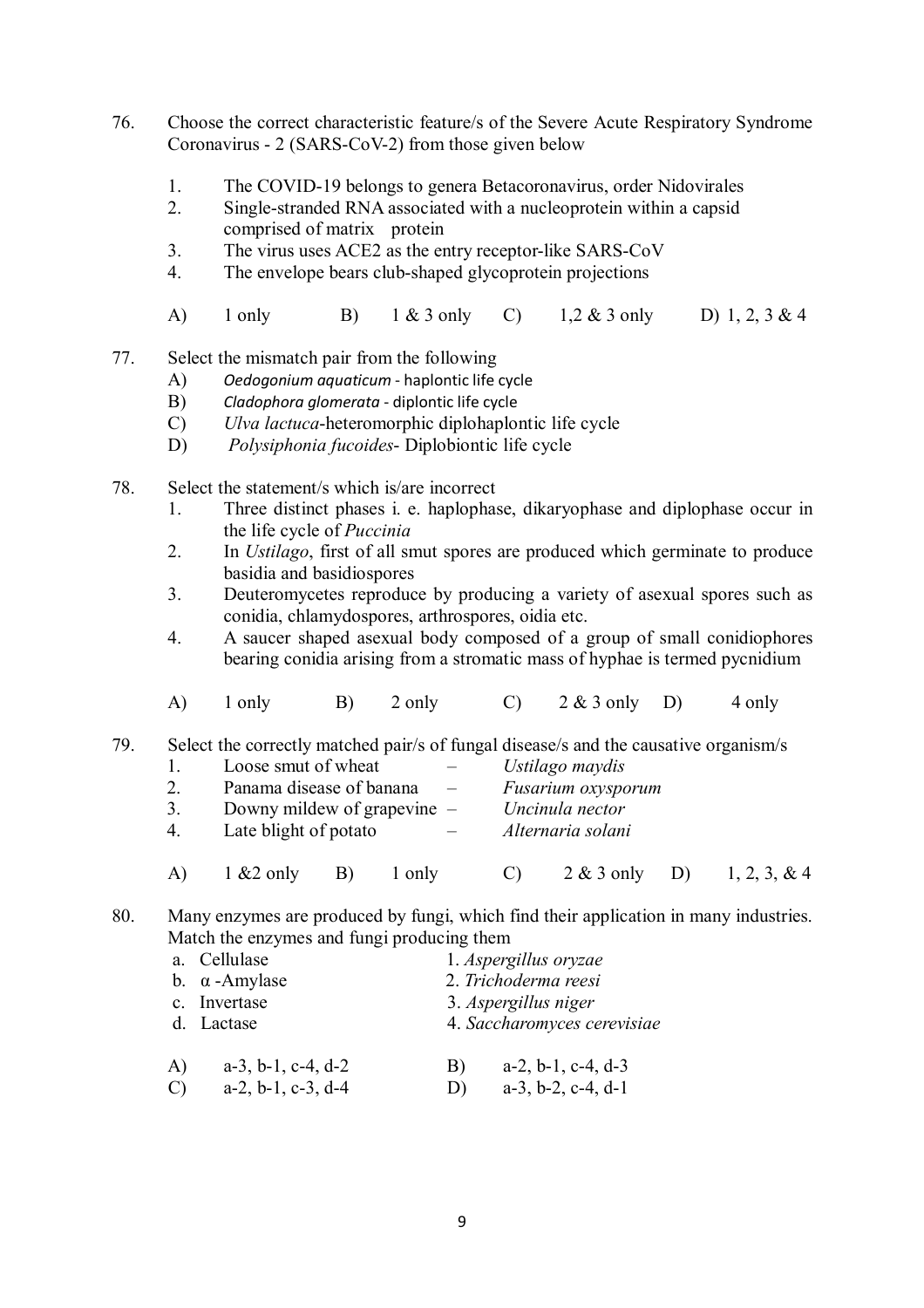| 81. | A)                               | Identify the Bryophyte which has elaters in the capsule<br>Riccia                                                                                                                                                                    | B) | Marchantia C) |          |                                                                          | Funaria                                                                                                                                                                                                                                | D) | Polytrichum                                                               |
|-----|----------------------------------|--------------------------------------------------------------------------------------------------------------------------------------------------------------------------------------------------------------------------------------|----|---------------|----------|--------------------------------------------------------------------------|----------------------------------------------------------------------------------------------------------------------------------------------------------------------------------------------------------------------------------------|----|---------------------------------------------------------------------------|
| 82. | A)<br>$\mathcal{C}$              | Which of the following are heterosporous pteridophytes?<br>Dryopteris and Pteridium<br><i>Equisetum</i> and <i>Lycopodium</i> D)                                                                                                     |    |               | B)       |                                                                          | Selaginella and Salvinia<br>Lycopodium and Salvinia                                                                                                                                                                                    |    |                                                                           |
| 83. | 1.<br>2.<br>3.<br>4.             | Choose the correct statements:<br>Lepidodendron is an extinct Lycopod tree<br>Their bark was covered with diamond-shaped leaf scars<br>They reproduced with a cone like structure<br>Lepidodendron existed during the Permian period |    |               |          |                                                                          |                                                                                                                                                                                                                                        |    |                                                                           |
|     | A)                               | $1 \& 2$ only                                                                                                                                                                                                                        | B) | $1 \& 3$ only |          | $\mathbf{C}$ )                                                           | $1, 2 \& 3$ only D)                                                                                                                                                                                                                    |    | $1, 2 \& 4$ only                                                          |
| 84. | A)<br>B)<br>$\mathcal{C}$<br>D)  | Identify the DNA phylogeny-based angiosperm classification system at the order and<br>familial levels in which groups are always monophyletic<br>Henning system<br>Hutchinson system<br>Bessey's Phylogenetic system<br>APG system   |    |               |          |                                                                          |                                                                                                                                                                                                                                        |    |                                                                           |
| 85. | A)<br>$\mathcal{C}$              | Select the incorrectly matched pair with respect to arrangement of stamens<br>Brassicaceae - tetradynamous B)<br>Asteraceae – polyandrous                                                                                            |    |               | D)       |                                                                          | Rubiaceae - epipetalous<br>Lamiaceae – didynamous                                                                                                                                                                                      |    |                                                                           |
| 86. | a.<br>b.<br>$\mathbf{c}$ .<br>d. | Match the morphology of the useful part with the plant<br>Myristica fragrans<br>Vigna unguiculata<br>Corchorus capsularis<br>Ferula asafoetida                                                                                       |    |               |          | 1. Cotyledons<br>2. Fleshy aril<br>3. Oleo-gum-resin<br>4. Phloem fibres |                                                                                                                                                                                                                                        |    |                                                                           |
|     | A)<br>$\mathcal{C}$              | $a-3$ , b-1, c-4, d-2<br>$a-2, b-1, c-4, d-3$                                                                                                                                                                                        |    |               |          |                                                                          | B) $a-2, b-3, c-1, d-4$<br>D) $a-4, b-2, c-1, d-3$                                                                                                                                                                                     |    |                                                                           |
| 87. | A)<br>$\mathcal{C}$              | localization of carbohydrates<br>Sudan black<br>Coomassie brilliant blue                                                                                                                                                             |    |               | B)<br>D) |                                                                          | The periodic acid-Schiff (PAS)<br>Aniline blue black                                                                                                                                                                                   |    | The most commonly used staining procedure in the histology laboratory for |
| 88. | 1.<br>2.<br>3.                   | According to transpiration pull theory the ascent of water through xylem is due to<br>xylem<br>vessels                                                                                                                               |    |               |          |                                                                          | a negative pressure (tension) that develops in mesophyll cells in the leaf<br>The cohesive property of water required for sustaining water column in the<br>water remains as a continuous column due to the adhesive property of xylem |    |                                                                           |
|     | A)<br>$\mathcal{C}$              | 1 only<br>$2 & 3$ only                                                                                                                                                                                                               |    |               | B)<br>D) | $1 & 2$ only<br>$1,2 \& 3$                                               |                                                                                                                                                                                                                                        |    |                                                                           |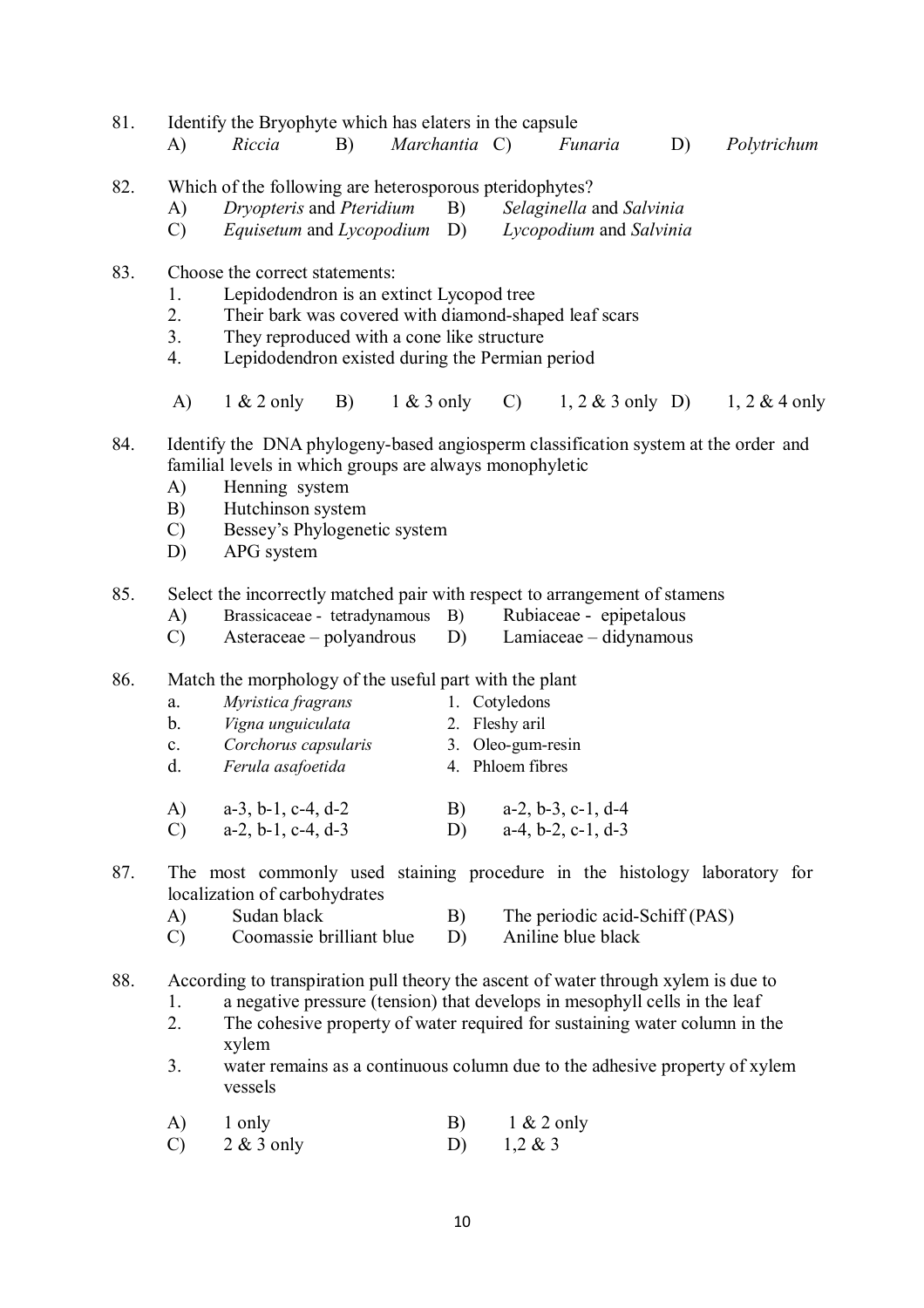- 89. Which of the following is an example for an electrogenic pump?
	- $\overline{A}$ +K <sup>+</sup> ATPase in animal cells
	- $B)$ <sup>+</sup> and Ca2<sup>+</sup> pumps in plant plasma membrane
- $(C)$  Na<sup>+</sup>K<sup>+</sup> ATPase
	- D) None of the above
- 90. An electron transport chain consisting of one FAD molecule, one heme of cyt b type (cyt b557) and one cofactor containing Mo called molybdenum cofactor (MoCo) is a characteristic feature of the enzyme
	- A) Nitrogenase B) Nitrate reductase
	- C) Nitrite reductase D) Glutamate dehydrogenase
- 91. Which of the following statement regarding cyanide insensitive respiration is **not**  correct?
	- A) It is an alternative pathway that transfers electrons directly from the ubiquinone pool to oxygen, bypassing complex III and cytochrome c oxidase
	- B) The cyanide-resistant respiration is conferred by a protein, the alternative oxidase (AOX), sensitive to salicylhydroxamic acid (SHAM)
	- C) The pathway occurs only when the mitochondrial UQ pool is highly reduced
	- D) AOX is inactivated by a high concentration of pyruvate

#### 92. Match the class of floral organ identity genes in *Arabidopsis* in with the corresponding genes

- a. Class A genes that control whorls 1 and 2 1. Apetala 3 and Pistillata
- b. Class B genes that control whorls 2 and 3 2. Seedstick and Shatterproof
- c. Class C genes that control whorls 3 and 4. 3. Apetala 1 and Apetala 2
- d. Class D genes that specify identity of ovule 4. Agamous
- A) a-3, b-1, c-4, d-2 B) a-2, b-1, c-4, d-3 C) a-2, b-1, c-3, d-4 D) a-3, b-2, c-1, d-4
- 93. Select the correct statements with respect to circadian rhythms :
	- 1. The rhythm has an endogenous free running period that lasts  $\sim$  24h<br>2. The rhythms are entrainable ie the rhythm can be reset by exposure
		- 2. The rhythms are entrainable ie the rhythm can be reset by exposure to external stimuli such as light and heat a process called entrainment.
		- 3. The external stimulus used to entrain the rhythm is called zeitgeber or time giver
		- 4. The rhythm exhibits temperature compensation
		- A) 1 only B) 1 & 3 only C) 1, 2 & 3 only D) 1, 2, 3 & 4
- 94. The seed stock handled to maintain specific identity and genetic purity, which may be designated or distributed and produced under careful supervision of an agricultural experiment station is known as
	- A) Breeder seed B) Foundation seed
	- C) Registered seed D) Certified seed
- 
- 
-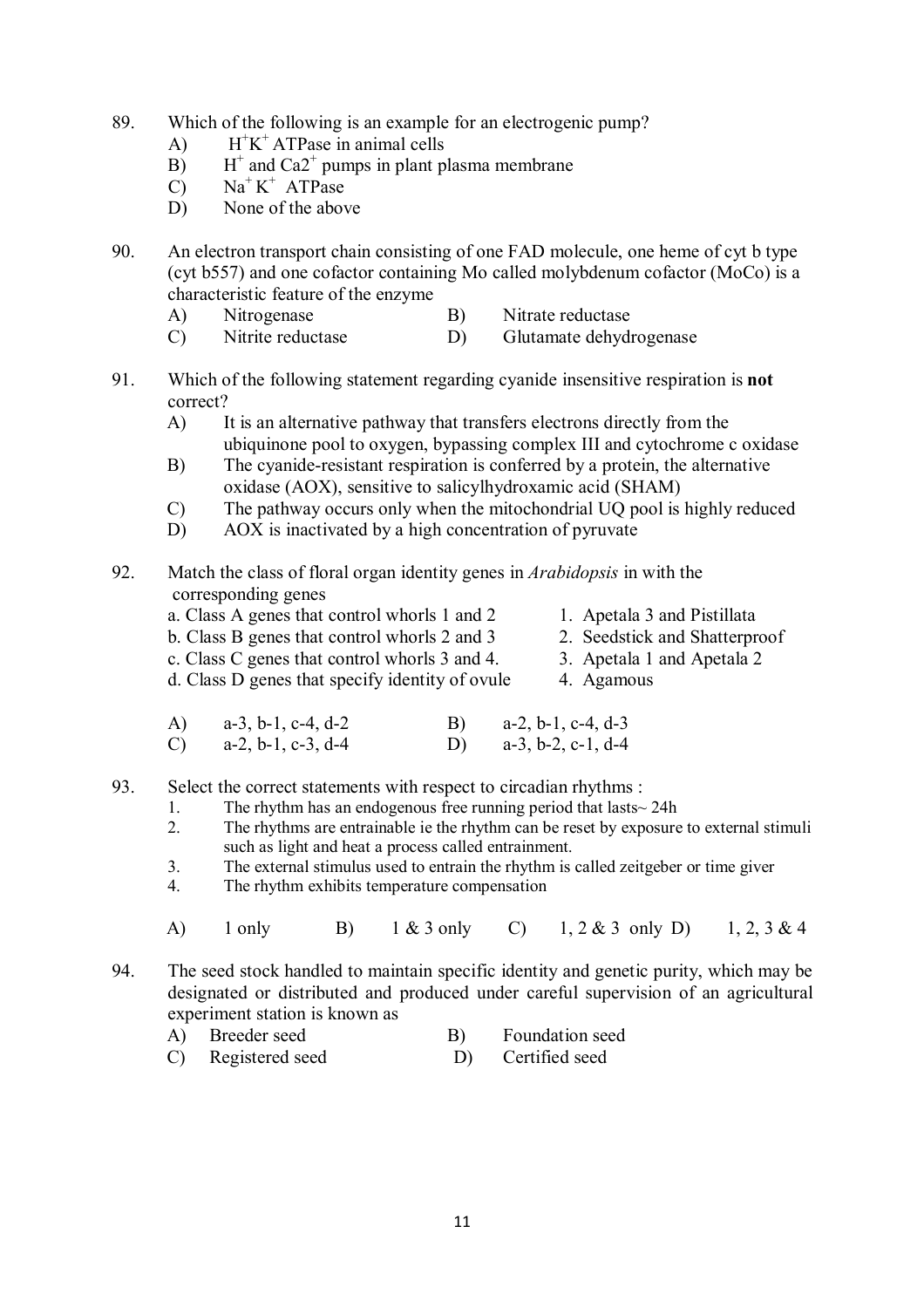- 95. Choose the correct statements regarding Pentose phosphate pathway (PPP)
	- 1. The respiratory substrate is glucose 6-phosphate
	- 2. The pathway consists of 2 phases: a preparative phase and a payoff phase
	- 3. The two most important products from this process are the ribose-5-phosphate sugar used to make DNA and RNA, and the NADPH molecules which help with building other molecules
	- 4. No energy in the form of ATPis produced or used up in this pathway
	- A) 1 only B) 1 & 3 only C) 1, 2 & 3 only D) 1, 3 & 4 only

96. According to the principle underlying the formation of Ramachandran plot which are the more likely conformation/s for a polypeptide chain to adopt?

- A) Alpha helices B) Beta strands
- C) Turns D) All of these
- 97. Cell cycle checkpoints ensure that each of the various events that make up the cell cycle occurs accurately and in the proper order. Checkpoints are surveillance mechanisms that halt the progress of the cell cycle if
	- A) chromosomal DNA is damaged
	- B) DNA replication during S phase has not been properly completed.
	- C) chromosome alignment during M phase is not complete
	- D) All the above

98. Philadelphia chromosome detected in the malignant cells of chronic myelogenous leukemia (CML) patients is the result of translocation between chromosome numbers A) 22 and 9 B) 22 and 5 C) 9 and 5 D) 12 and 18

- 99. Which of the following is an error prone repair system?
	- A) Base excision repair (BER)
	- B) Nucleotide excision repair (NER)
	- C) SOS repair
	- D) Mismatch repair (MMR)

## 100. Match the following:

| a. Negative regulation       | 1. a repressor protein binds to an operator to prevent a gene<br>from being expressed.                                  |
|------------------------------|-------------------------------------------------------------------------------------------------------------------------|
| b. Positive regulation       | 2. a transcription factor is required to bind at the<br>promoter to enable RNA polymerase to initiate<br>transcription. |
| c. Inducible regulation      | 3. the gene is regulated by the presence of its substrate.                                                              |
| d. Repressible regulation    | 4. the gene is regulated by the product of its enzyme<br>pathway.                                                       |
| a- 2, b- 1, c- 3, d- 4<br>A) | B)<br>a-1, b-2, c-4, d-3                                                                                                |

C) a- 4, b- 3, c- 2, d- 1 D) a- 1, b- 2, c- 3, d- 4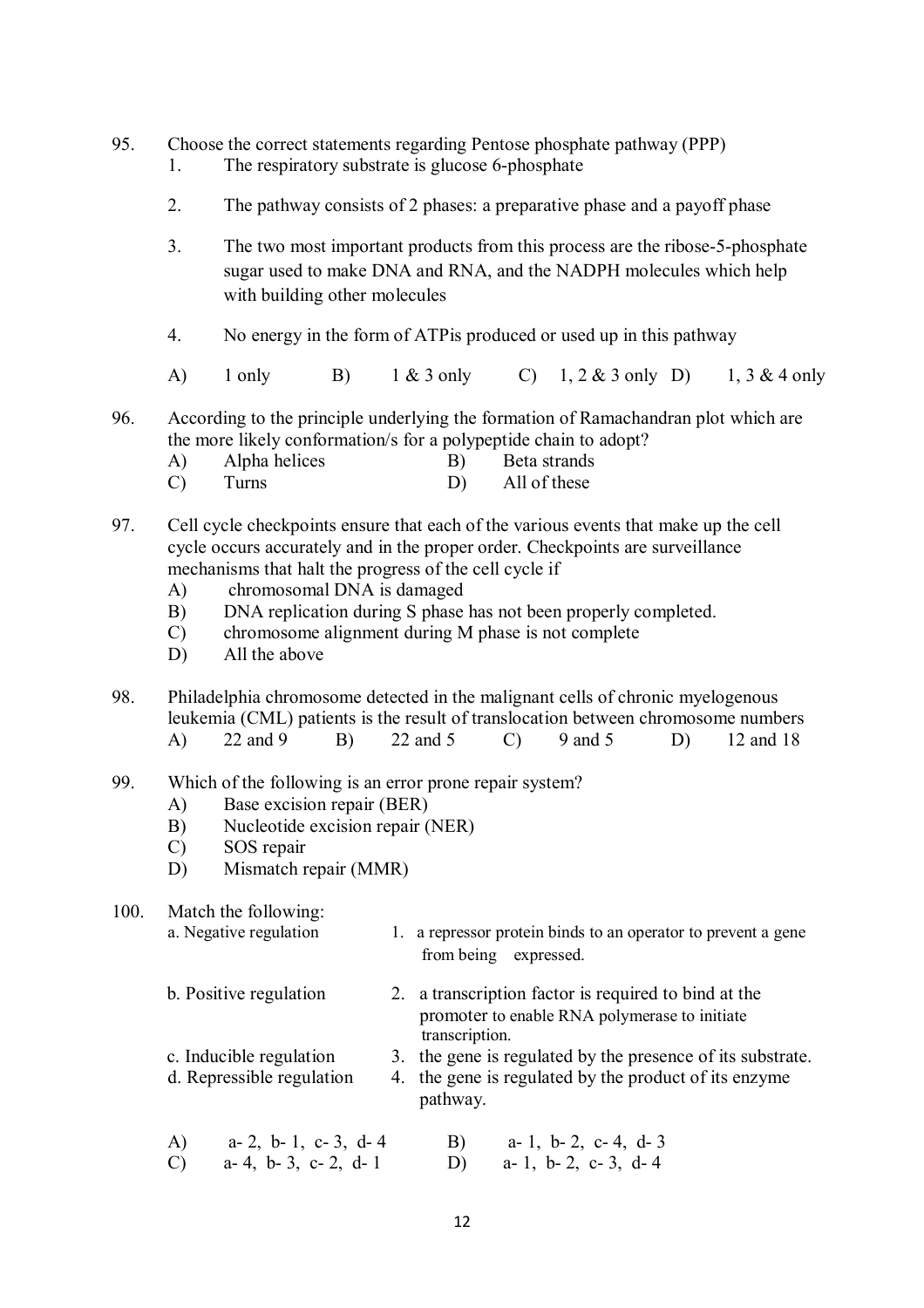| 101. | $CpG$ sites, that is $5'$ —C—phosphate—G—3' sites and CpG islands are considered very<br>important in epigenetics because they are important in controlling gene expression<br>through                         |                                                                                              |            |             |                                                                                                                                                                                                        |  |
|------|----------------------------------------------------------------------------------------------------------------------------------------------------------------------------------------------------------------|----------------------------------------------------------------------------------------------|------------|-------------|--------------------------------------------------------------------------------------------------------------------------------------------------------------------------------------------------------|--|
|      | A)                                                                                                                                                                                                             | Methylation of cytosine                                                                      | B)         |             | Acetylation of cytosine                                                                                                                                                                                |  |
|      | $\mathcal{C}$                                                                                                                                                                                                  | Acetylation of guanine                                                                       | D)         |             | Methylation of guanine                                                                                                                                                                                 |  |
| 102. |                                                                                                                                                                                                                | Match the following epistatic reactions with their ratios                                    |            |             |                                                                                                                                                                                                        |  |
|      | a.                                                                                                                                                                                                             | Dominant epistasis                                                                           |            | 1.          | 9:7                                                                                                                                                                                                    |  |
|      | $b_{-}$                                                                                                                                                                                                        | Recessive epistasis                                                                          |            | 2.          | 9:3:4                                                                                                                                                                                                  |  |
|      | $c_{\cdot}$                                                                                                                                                                                                    | Duplicate dominant genes                                                                     |            | 3.          | 15:1                                                                                                                                                                                                   |  |
|      | d.                                                                                                                                                                                                             | Duplicate recessive genes                                                                    |            | 4.          | 12:3:1                                                                                                                                                                                                 |  |
|      | A)                                                                                                                                                                                                             | a- 4, b- 3, c- 2, d- 1                                                                       | <b>B</b> ) |             | a- 2, b- 4, c- 3, d- 1                                                                                                                                                                                 |  |
|      | $\mathcal{C}$                                                                                                                                                                                                  | a- 4, b- 2, c- 3, d- 1                                                                       | D)         |             | $a-3$ , $b-2$ , $c-4$ , $d-1$                                                                                                                                                                          |  |
| 103. | Match the following classical examples of maternal effects and cytoplasmic<br>inheritance with their corresponding organisms                                                                                   |                                                                                              |            |             |                                                                                                                                                                                                        |  |
|      | a.                                                                                                                                                                                                             | Dextral and sinistral shell coiling                                                          |            | 1.          | Neurospora                                                                                                                                                                                             |  |
|      | $b_{\cdot}$                                                                                                                                                                                                    | Killer Trait                                                                                 |            | 2.          | Paramecium aurelia                                                                                                                                                                                     |  |
|      | $c_{\cdot}$                                                                                                                                                                                                    | Poky trait                                                                                   |            | 3.          | Limnaea peregra                                                                                                                                                                                        |  |
|      | d.                                                                                                                                                                                                             | Iojap trait                                                                                  |            | 4.          | Zea mays                                                                                                                                                                                               |  |
|      | A)                                                                                                                                                                                                             | a- 3, b- 2, c- 1, d- 4                                                                       | B)         |             | a- 3, b- 1, c- 2, d- 4                                                                                                                                                                                 |  |
|      | $\mathcal{C}$                                                                                                                                                                                                  | $a-2, b-3, c-1, d-4$                                                                         | D)         |             | a- 4, b- 2, c- 1, d- 3                                                                                                                                                                                 |  |
| 104. | A)<br>C)                                                                                                                                                                                                       | of the map is 18 map units. Determine the gene sequence in the map.<br>a-b-c<br>$a-c-b$      | B)<br>D)   | $b - a - c$ | In a linkage mapping study it was found that genes a and b are 18 map units apart,<br>genes b and c are 6 map units apart and a and c 12 map units apart. The total length<br>the data is insufficient |  |
|      |                                                                                                                                                                                                                |                                                                                              |            |             |                                                                                                                                                                                                        |  |
| 105. |                                                                                                                                                                                                                | Which of the following is not a factor affecting and changing Hardy-Weinberg<br>Equilibrium? |            |             |                                                                                                                                                                                                        |  |
|      | A)                                                                                                                                                                                                             | Mutation                                                                                     | B)         | Migration   |                                                                                                                                                                                                        |  |
|      | $\mathcal{C}$                                                                                                                                                                                                  | Random mating                                                                                | D)         |             | Selection against a recessive lethal                                                                                                                                                                   |  |
| 106. | Which of the following describes the immunity obtained from vaccinations?<br>Innate immunity<br>A)<br>Adaptive, natural and active immunity<br>B)<br>Adaptive, artificial and active immunity<br>$\mathcal{C}$ |                                                                                              |            |             |                                                                                                                                                                                                        |  |

D) Adaptive natural and passive immunity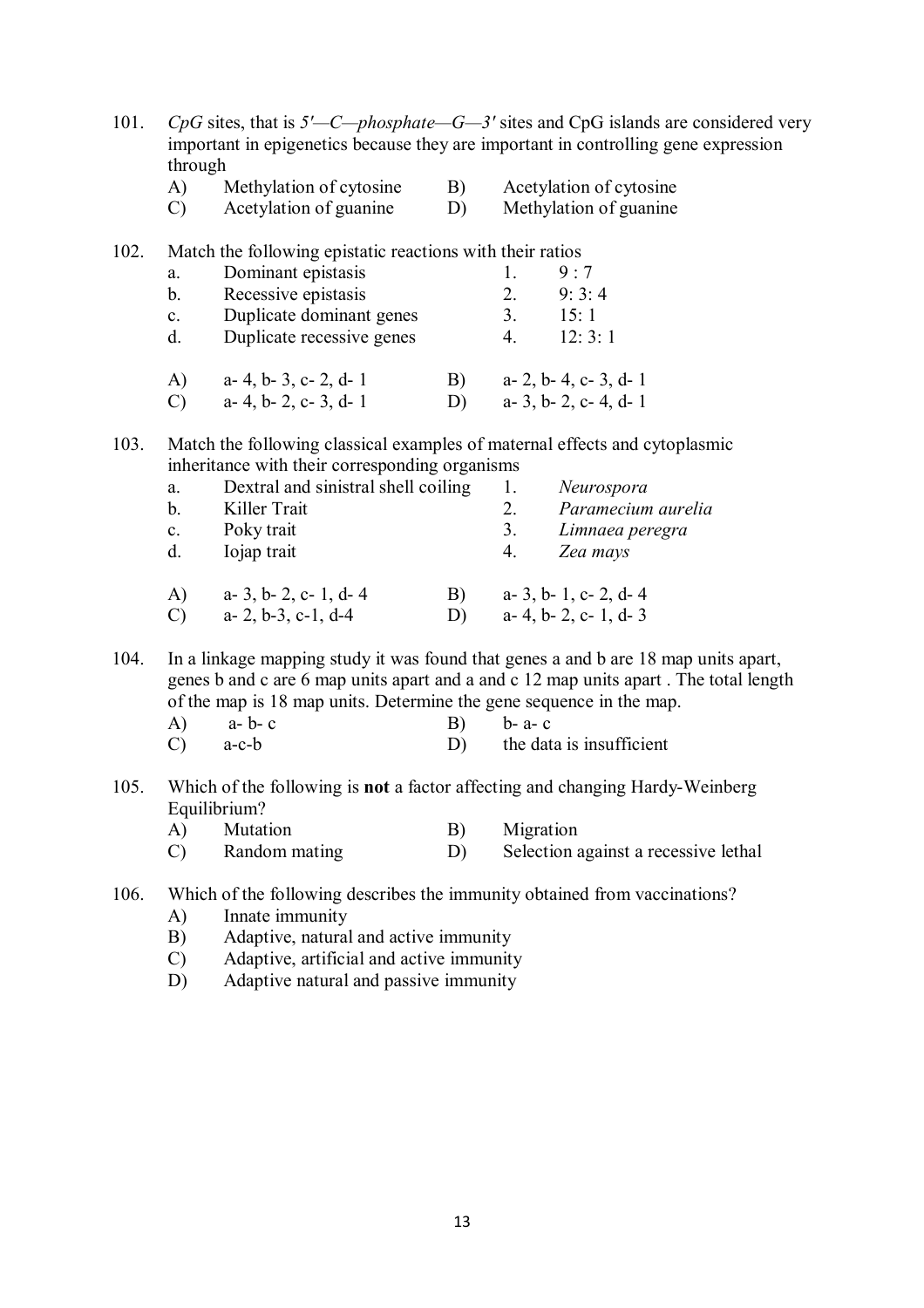- 107. Which of the following statements about monoclonal and polyclonal antibodies is **incorrect** ?
	- A) Monoclonal antibodies are produced by a single clone of plasma B cells against a single antigen.
	- B) Polyclonal antibodies are produced by different clones of plasma B cells against different antigens.
	- C) Polyclonal antibodies are produced by different clones of plasma B cells against a particular antigen.
	- D) Monoclonal antibody production requires hybridoma cell lines while Polyclonal antibody production does not require it.
- 108. Which of the following statements about ecosystem productivity is **incorrect**?
	- A) Gross primary production (GPP) refers to the total rate of organic carbon production by autotrophs
	- B) Net primary production (NPP) is GPP minus the autotrophs' own rate of respiration.
	- C) Secondary production (SP) typically refers to the growth rate of heterotrophic biomass.
	- D) Net ecosystem production (NEP) is GPP minus the respiration by all organisms in the ecosystem except decomposers.
- 109. There is an overall tendency for the density of a population under the influence of intraspecific competition to settle at *K* (carrying capacity). In this context find the correct statement/statements from the following.
	- A) over a sufficiently large density range, as density increases, competition between individuals generally reduces the per capita birth rate and increases the death rate.
	- B) At densities below *K*, births exceed deaths and the population increases.
	- C) At densities above *K*, deaths exceed births and the population decreases.
	- D) All the above.
- 110. How ships pollute oceans and waterways?
	- A) Through oil spills
	- B) Discharge of cargo residues from bulk carriers
	- C) Transport of invasive species through ballast water
	- D) All the above

## 111. Match the international treaties with their targeted environmental threat

- a. Montreal protocol- 1987 1. Against Persistent organic pollutants
- b. Paris agreement- 2015 2. To set emission targets for developed countries
- c. Kyoto Protocol 3. To protect Ozone layer
- d. Stockholm Convention 4). For action against climate change
- A) a- 3, b- 4, c- 2,d- 1 B) a- 1, b- 4, c- 2,d- 3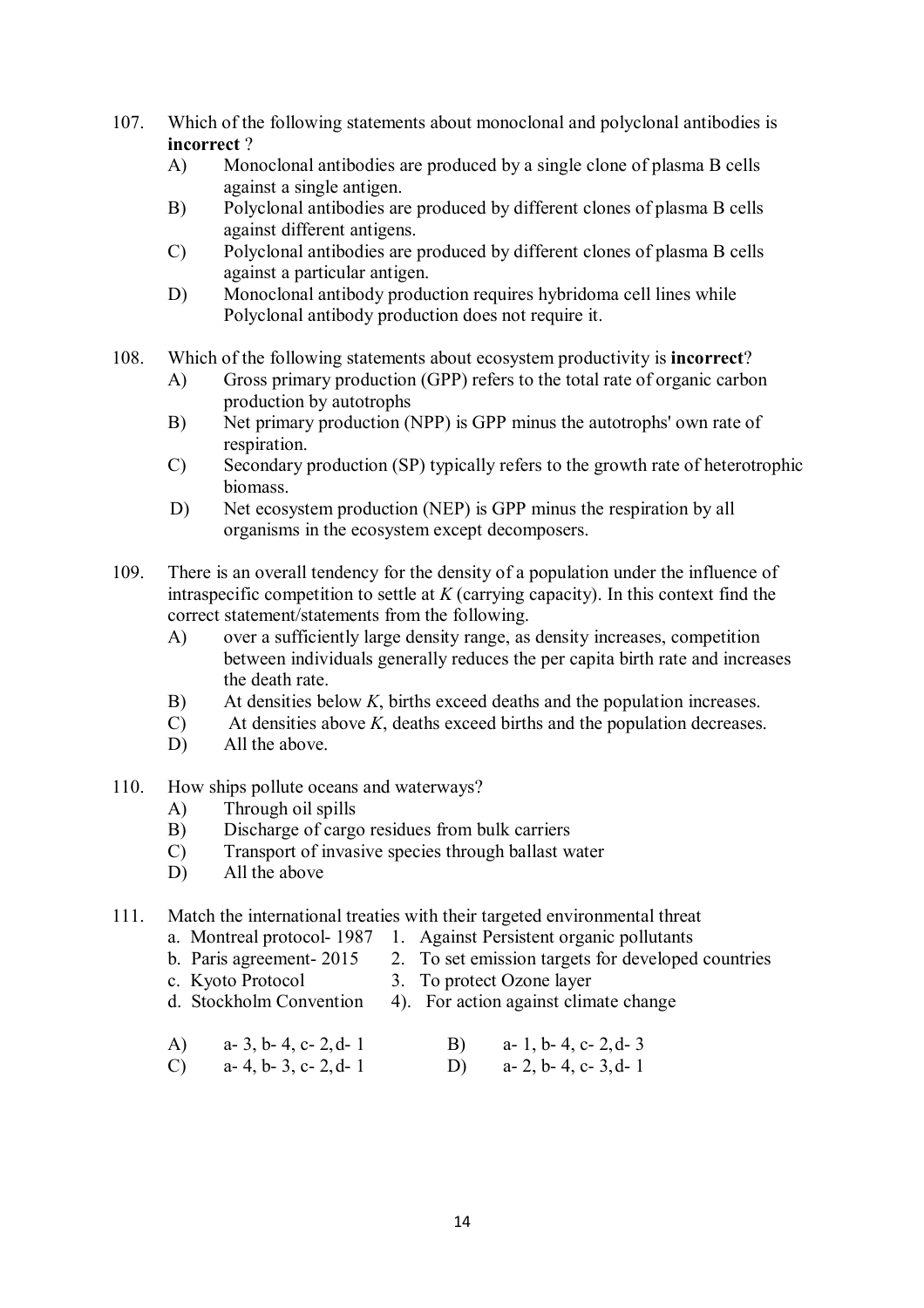- 112. The international organization involved as the single agency or as a major partner in all of the following initiatives:
	- 1. Convention on International Trade in Endangered Species of Wild Fauna and Flora
	- 2. The Convention on Wetlands
	- 3. Publication of 'Caring for the Earth'
	- 4. Business and Biodiversity Programme
	- 5. Publication of the list of world's most threatened species
	- A) IUCN B) UNEP
	- C) UNESCO D) World Wide Fund for Nature
- 113. According to present astrophysical, geological, archaeological and biological notions which one of the following is grossly **wrong**?
	- A) Present Universe started with a Big-bang some 13.5 billion years before present B) Earth formed about 4.5 billion years before present
	- Earth formed about 4.5 billion years before present
	- C) Life on earth originated about 3.5 billion years before present
	- D) Blue-green algae originated about 1 billion years before present
- 114. Select the correct statements about Molecular evolution and molecular clock
	- 1. The rate of molecular evolution is usually defined as the number of nucleotide (or amino acid) substitution per site per year.
	- 2. There is a Universal molecular clock ticking at the same rate in all organisms.
	- 3. The rates of morphological and molecular evolution are perfectly matching.
	- 4. Molecular clock in a group of closely related organisms (e.g. mice, rats and hamsters) is called a local clock.

| A)            | 1 and 2 only | B) | 2 and 3 only |
|---------------|--------------|----|--------------|
| $\mathcal{C}$ | 3 and 4 only | D) | 1 and 4 only |

- 115. Select the forms of tissue cultures best suited for secondary metabolite production in bioreactors?
	- A) Callus cultures and cell suspension cultures
	- B) Cell suspension cultures and hairy root cultures
	- C) Callus cultures multiple shoot cultures
	- D) All the above

## 116. Allopheny is:

- A) The phenomenon of concurrent display of two or more allelic cellular phenotypes in a single organism.
- B) Display of different phenotypes by a single allele in different organisms
- C) Display of same allelic cellular phenotype by different alleles.
- D) All the above
- 117. Which of the following is a secondary database?
	- A) GenBank B) DDBJ C) Ensembl D) PDB